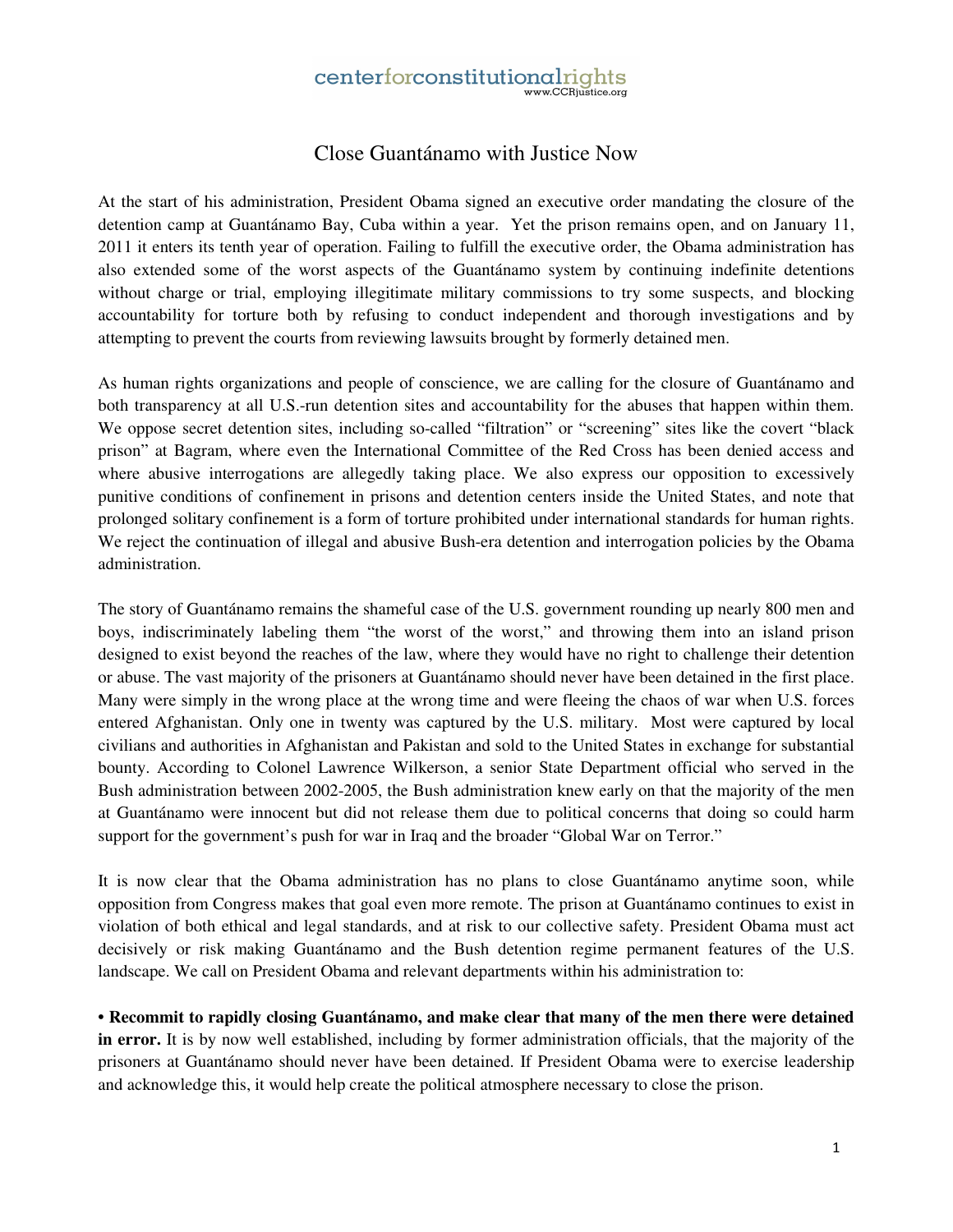## centerforconstitutionalrights

**• Charge or release the men detained at Guantánamo.** In 2004 and 2008, the U.S. Supreme Court ruled that the prisoners at Guantánamo may challenge their detention in U.S. federal court by means of *habeas* petitions. Since then, federal judges have ruled in the great majority of cases that the government lacked evidence sufficient to justify the continued detention of the petitioners. Other men at Guantánamo have been cleared for release by the U.S. government's own Guantánamo Review Task Force, which consists of representatives from every government agency with a stake in the matter, including the Department of Justice, the Department of Defense, and the CIA. All men ultimately cleared for release by the courts or the government should be immediately repatriated or resettled, and all others should be formally charged and tried in a fair and open proceeding.

**• Abandon any plan for indefinite detention.** The Obama administration has declared it will hold approximately 50 of the men at Guantánamo indefinitely without charge or trial, and plans to formalize indefinite detention through an executive order. The official justification is that these men are "too dangerous" to release but "not feasible" to prosecute, purportedly because there is not sufficient evidence against them that meets the minimum standards of any court; because their trials could compromise intelligence-gathering; or because detainees could challenge evidence obtained through coercion. But federal courts are fully capable of dealing with sensitive evidence, and if the government only has tainted evidence against a detainee, then the only evidence it has is both illegal and unreliable, and does not justify continued detention. The administration's plan for indefinite detention constitutes a system of pre-emptive incarceration based on the alleged probability of future crime, and not on verifiable past conduct. This plan is flatly inconsistent with the rule of law and should be rejected.

• **Lift the blanket ban on all repatriations to Yemen.** The Obama administration must end its indefinite suspension of all repatriations of Yemeni men at Guantánamo and allow those who have won their habeas cases or been cleared for release by the U.S. government's own extensive Guantánamo Review Task Force to go home. The Yemeni men, like all detainees, must be individually evaluated on the basis of what they have done, not punished based on their nationality or the alleged actions of others.

**• Cease forcible repatriations of men whose safety is threatened by transfer.** There are men at Guantánamo who have expressed a strong fear of returning to their countries of origin and who should not be repatriated where there is reason to believe they may be at risk on their return. No detainee should be transferred to a state where credible risks exist to his safety.

**• Lift the ban on resettling men into the United States.** More than 15 countries, including France, Spain, Portugal, Ireland, Hungary, Belgium, Switzerland, Albania, Latvia and Palau, have accepted detainees for resettlement without incident. The U.S. government should also offer a home to men who have won their habeas cases or been cleared for transfer and have no other safe country to go to. (A federal judge did order the release of clearly innocent Uighur Muslim detainees into the United States, but both the Bush and Obama administrations appealed the case and then Congress acted to bar any resettlement of wrongly detained men to the United States.) Offering to resettle such men would also encourage other countries to make similar offers and help shut Guantánamo

**• Fully investigate the deaths of men who died in detention, including the three who died in 2006.** Three detained men who were never charged with any crime died at Guantánamo in June 2006. Initially reported as